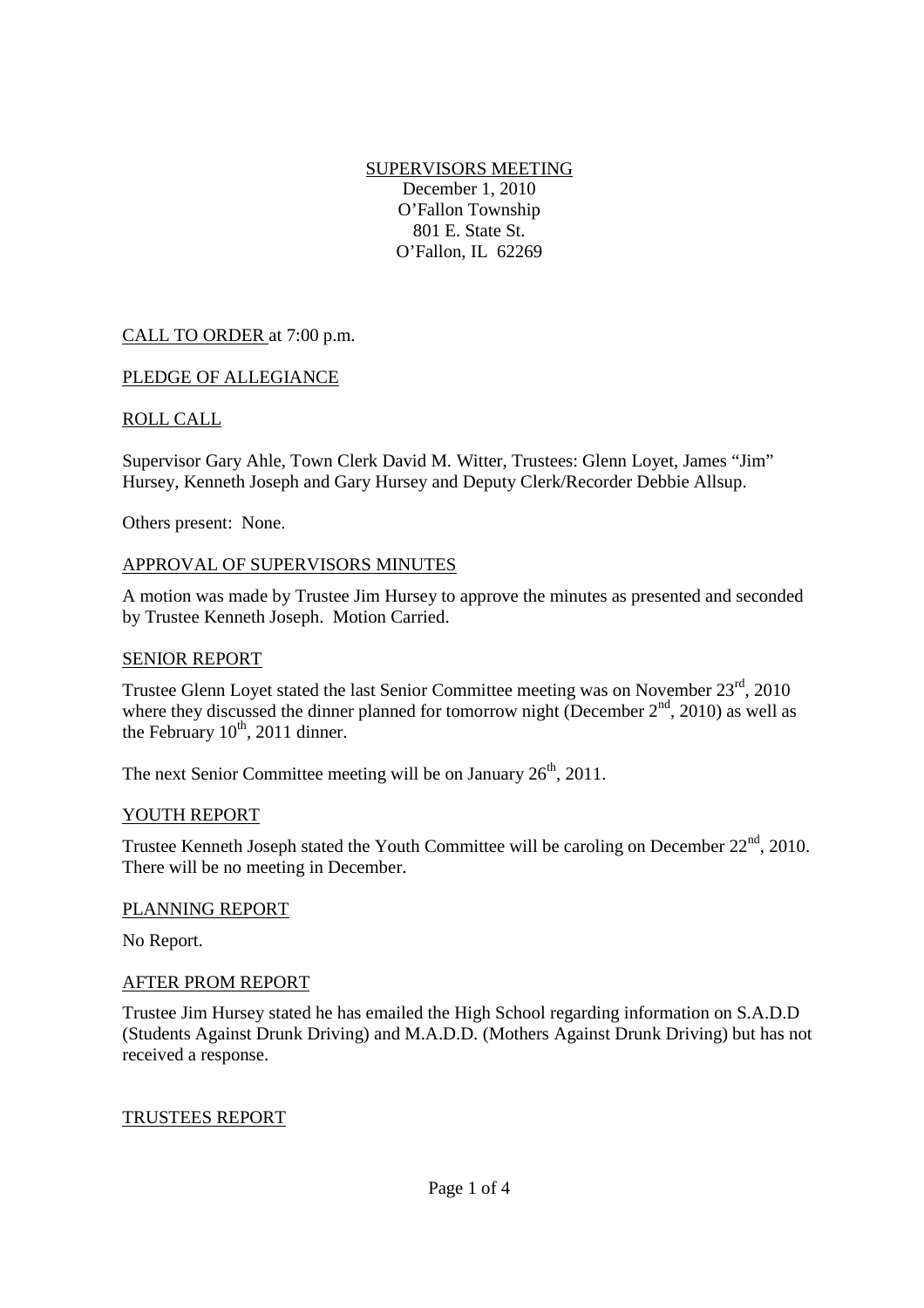Trustee Kenneth Joseph stated there is a mess at Seven Hills Road and O'Fallon Troy Road after a high pressure sewer line for the Cobblestone subdivision was damage during the road construction.

## TOWN CLERK REPORT

No Report.

## SUPERVISORS REPORT

Supervisor Gary Ahle stated he had been contacted by Debbie Arell-Martinez, Executive Director of the O'Fallon-Shiloh Chamber of Commerce, regarding a Township representative to serve on their Economic Development Committee which meets every other month. Following a brief discussion a motion was made by Supervisor Gary Ahle to appoint Trustee Gary Hursey as the Township representative and seconded by Trustee Jim Hursey. Roll Call. Loyet – aye; J. Hursey – aye; Ahle – aye; K. Joseph – aye; G. Hursey - aye. Motion carried.

## UNFINISHED BUSINESS

Supervisor Gary Ahle stated he had received a Thank You card from the O'Fallon-Shiloh Chamber of Commerce for the Township sponsoring a hole at their  $13<sup>th</sup>$  Annual Golf Tournament. Included was a picture of the sign.

## NEW BUSINESS

The 2011 Holiday Schedule was presented to the Board. Supervisor Ahle stated the Highway Commissioner has not seen the proposed schedule. A brief discussion followed. A motion was made by Trustee Gary Hursey to approve the 2011 Holiday Schedule as presented for the office staff and seconded by Trustee Jim Hursey. Roll Call. Loyet – aye; J. Hursey – aye; Ahle – aye; K. Joseph – aye; G. Hursey - aye. Motion carried.

A request for a donation was received in the office from Kate Baker, Executive Director of Christian HomeCare Services, Inc. Supervisor Ahle stated their services have helped many Township residents. In previous years we have donated \$500 (five hundred). A motion was made by Trustee Glenn Loyet to approve a donation of \$500 (five hundred) to Christian HomeCare Services, Inc. and seconded by Trustee Kenneth Joseph. Roll Call. Loyet – aye; J. Hursey – aye; Ahle – aye; K. Joseph – aye; G. Hursey - aye. Motion carried.

A hall rental application was submitted by Matthew Berg, Business Manager of Laborer's & Hod Carriers Local 670, to use our facility on the 1<sup>st</sup> Monday of each month during the 2011 calendar year to conduct a monthly meeting as in previous years. A motion was made by Supervisor Gary Ahle to approve the hall rental request submitted by Matthew Berg and seconded by Trustee Glenn Loyet. Roll Call. Loyet – aye; J. Hursey – aye; Ahle – aye; K. Joseph – aye; G. Hursey - aye. Motion carried.

A hall rental application was submitted by Norman Kirleis, Treasurer of the Metro East Bottle  $\&$  Jar Association, to use our facility on the  $2<sup>nd</sup>$  Tuesday of each month during the 2011 calendar year to conduct a monthly meeting as in previous years. A motion was made by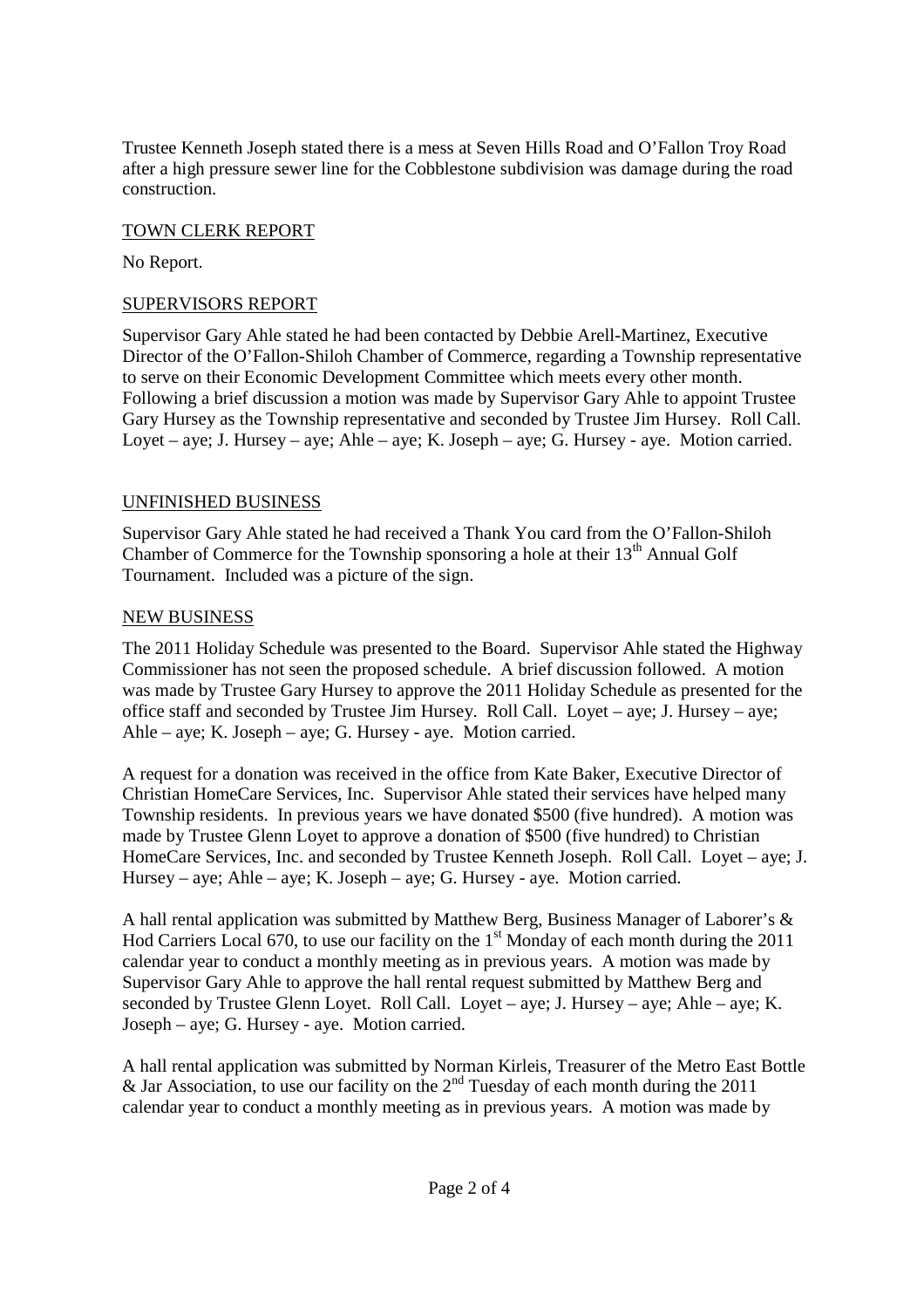Supervisor Gary Ahle to approve the hall rental request submitted by Norman Kirleis and seconded by Trustee Kenneth Joseph. Roll Call. Loyet – aye; J. Hursey – aye; Ahle – aye; K. Joseph – aye; G. Hursey - aye. Motion carried.

A hall rental application was submitted by Norman Keller , representative of the Enterprise Grange, to use our facility on Saturday, December  $18<sup>th</sup>$ , 2010 from 6:00 P.M. to 10:00 P.M. for the purpose of a meeting. The applicant is requesting all fees to be waived. A motion was made by Trustee Gary Hursey to approve the hall rental request submitted by Norman Keller and to waive all associated fees and seconded by Trustee Glenn Loyet. Roll Call. Loyet – aye; J. Hursey – aye; Ahle – aye; K. Joseph – aye; G. Hursey - aye. Motion carried.

A hall rental application was submitted by Chris Greenberg, member of the O'Fallon Habitat for Humanity, to use our facility on Saturday, January  $22^{nd}$ , 2011 from 10:00 A.M. to 12:00 P.M. and Tuesday, January  $25^{th}$ , 2011 from 7:00 P.M. to 9:00 P.M. for the purpose of conducting an informational meeting for community residents who may be interested in applying to be a Habitat homeowner. The applicant is requesting all fees be waived. A motion was made by Trustee Kenneth Joseph to approve the request submitted by Chris Greenberg and to waive all associated fees and seconded by Trustee Gary Hursey. Roll Call. Loyet – aye; J. Hursey – aye; Ahle – aye; K. Joseph – aye; G. Hursey - aye. Motion carried.

Supervisor Gary Ahle stated the Board had received a draft of the Tax Levy Ordinance No. 10- 04 to establish funding for the General Town Fund and General Assistance Fund for the tax year 2010, collectable in 2011. In an effort to reduce the burden on property owners, the Board collectively decided to reduce the General Town Fund levy from 0.49% to 0.35%. The General Assistance Fund levy will remain the same. A motion was made by Trustee Kenneth Joseph to approve the Tax Levy Ordinance, Township Ordinance No. 10-04 with the above mentioned changes and seconded by Trustee Gary Hursey. Roll Call. Loyet – aye; J. Hursey – aye; Ahle – aye; K. Joseph – aye; G. Hursey - aye. Motion carried.

## APPROVAL OF SUPERVISORS BILLS

| Town Fund                 | \$26,386.07 |
|---------------------------|-------------|
| <b>General Assistance</b> | 2,015.53    |

Trustee Glenn Loyet made a motion to authorize the bills of the Supervisor and seconded by Trustee Jim Hursey. Roll Call. Loyet – aye; J. Hursey – aye; Ahle – aye; K. Joseph – aye; G. Hursey - aye. Motion carried.

## PUBLIC INPUT

Everyone was reminded of the upcoming Township Open House scheduled for December 14th.

## ADJOURNMENT

A motion was made by Trustee Glenn Loyet to adjourn the meeting of the Supervisor and seconded by Supervisor Gary Ahle. Motion Carried.

The meeting adjourned at 7:22 p.m.